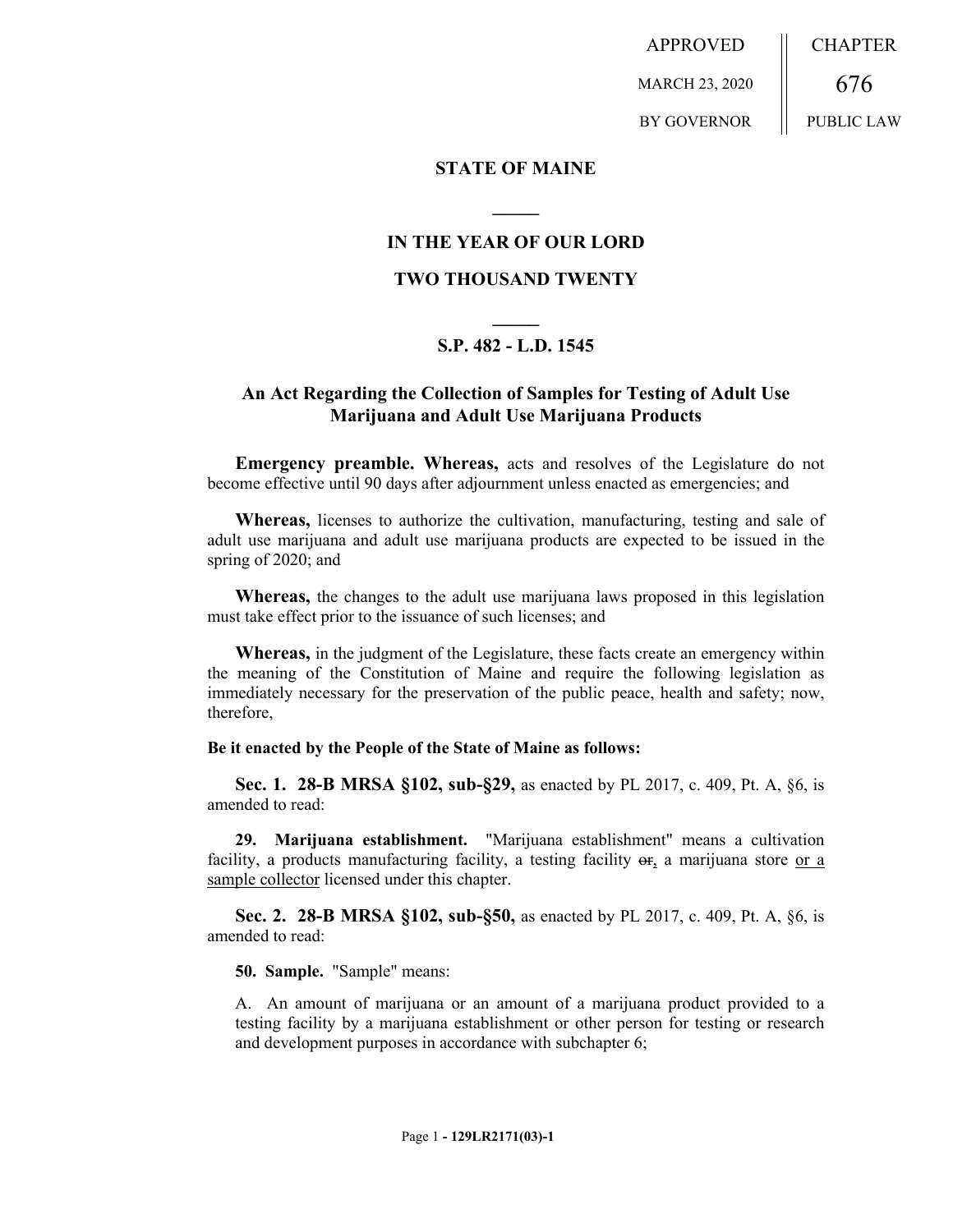B. An amount of adult use marijuana or an amount of an adult use marijuana product collected from a licensee by the department for the purposes of testing the marijuana or marijuana product for product quality control purposes pursuant to section 512, subsection 2;

C. An amount of adult use marijuana provided by a cultivation facility to another licensee for business or marketing purposes pursuant to section 501, subsection 8; or

D. An amount of adult use marijuana or an amount of an adult use marijuana product provided to another licensee by a products manufacturing facility for business or marketing purposes pursuant to section 502, subsection 6.;

E. An amount of marijuana or an amount of a marijuana product collected by a sample collector licensee and provided to a testing facility for testing consistent with the requirements of section 503-A; or

F. An amount of adult use marijuana or an amount of an adult use marijuana product collected by a cultivation facility licensee, products manufacturing facility licensee or marijuana store licensee, or an employee of the licensee, and provided to a testing facility for testing consistent with the requirements of section 604-A.

This paragraph is repealed October 1, 2021.

**Sec. 3. 28-B MRSA §102, sub-§50-A** is enacted to read:

**50-A. Sample collector.** "Sample collector" means a person licensed under this chapter to collect samples of marijuana and marijuana products for testing and to transport and deliver those samples to a testing facility for testing.

**Sec. 4. 28-B MRSA §102, sub-§53,** as enacted by PL 2017, c. 409, Pt. A, §6, is amended to read:

**53. Testing or test.** "Testing" or "test" means the research and analysis of marijuana, marijuana products or other substances for contaminants, safety or potency. "Testing" or "test" includes the collection of samples of marijuana and marijuana products for testing purposes, but does not include cultivation or manufacturing.

**Sec. 5. 28-B MRSA §201,** as enacted by PL 2017, c. 409, Pt. A, §6, is amended to read:

#### **§201. License process; license types**

The department, upon receipt of an application in the prescribed form that meets all applicable requirements for licensure under this chapter and the rules adopted pursuant to this chapter, shall issue to the applicant a conditional license to operate one or more of the following types of marijuana establishments or shall deny the application in accordance with section 206:

**1. Cultivation facility.** Consistent with the requirements and restrictions of section 205, subsection 2, paragraph A and subchapter 3, a cultivation facility license;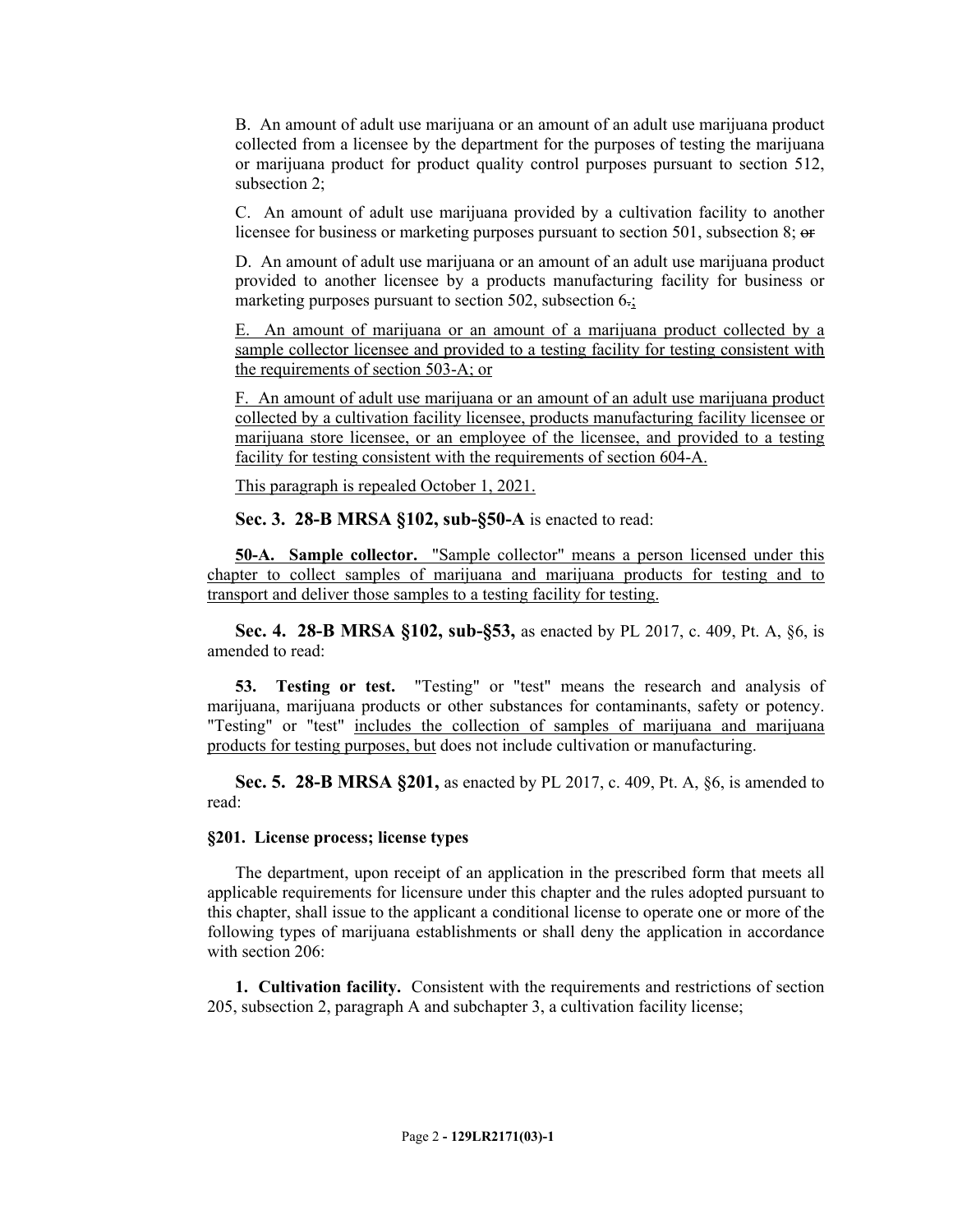**2. Testing facility.** Consistent with the requirements and restrictions of section 205, subsection 2, paragraph B and section 503, subsection 2, a testing facility license;

**3. Products manufacturing facility.** A products manufacturing facility license; or

**4. Marijuana store.** Consistent with the restrictions of section 205, subsection 2, paragraph C, a marijuana store license.; or

**5. Sample collector.** Consistent with the requirements and restrictions of section 205, subsection 2, paragraph B and section 503-A, a sample collector license.

Except as provided in section 205, the department may not impose any limitation on the number of each type of license that it issues to a qualified individual applicant or on the total number of each type of license that it issues to qualified applicants pursuant to this chapter.

**Sec. 6. 28-B MRSA §205, sub-§2, ¶B,** as enacted by PL 2017, c. 409, Pt. A, §6 and amended by c. 452, §37, is further amended to read:

B. If the applicant has applied for the issuance or renewal of a testing facility license or sample collector license, the applicant may not be a caregiver or registered caregiver or have an interest in a registered dispensary, a cultivation facility license, a products manufacturing facility license or a marijuana store license. If the applicant has applied for the issuance or renewal of any license under this chapter that is not a testing facility license or a sample collector license, the applicant may not have an interest in a testing facility license or a sample collector license. An applicant that meets the requirements for the issuance of a testing facility license under this chapter and the requirements of this paragraph may apply for and be issued multiple testing facility licenses. For purposes of this paragraph, "interest" means an equity ownership interest or a partial equity ownership interest or any other type of financial interest, including, but not limited to, being an investor or serving in a management position; and

**Sec. 7. 28-B MRSA §205, sub-§4, ¶B,** as enacted by PL 2017, c. 409, Pt. A, §6, is amended to read:

B. The department shall prepare and furnish to applicants, municipalities and the Maine Land Use Planning Commission a certification form by which the municipality may certify to the department that the applicant has obtained local authorization as required by section 402, subsection 3, paragraph B or, in the case of a marijuana establishment to be located in the unorganized and deorganized areas, the Maine Land Use Planning Commission may certify to the department that the applicant has obtained local authorization as required by section 403, subsection 3, paragraphs B and C. Notwithstanding any provision of this chapter to the contrary, applicants for a sample collector license are not required to seek local authorization prior to issuance of an active license by the department but must submit all other information required by the department under this chapter and the rules adopted pursuant to this chapter.

**Sec. 8. 28-B MRSA §207, sub-§3-A** is enacted to read: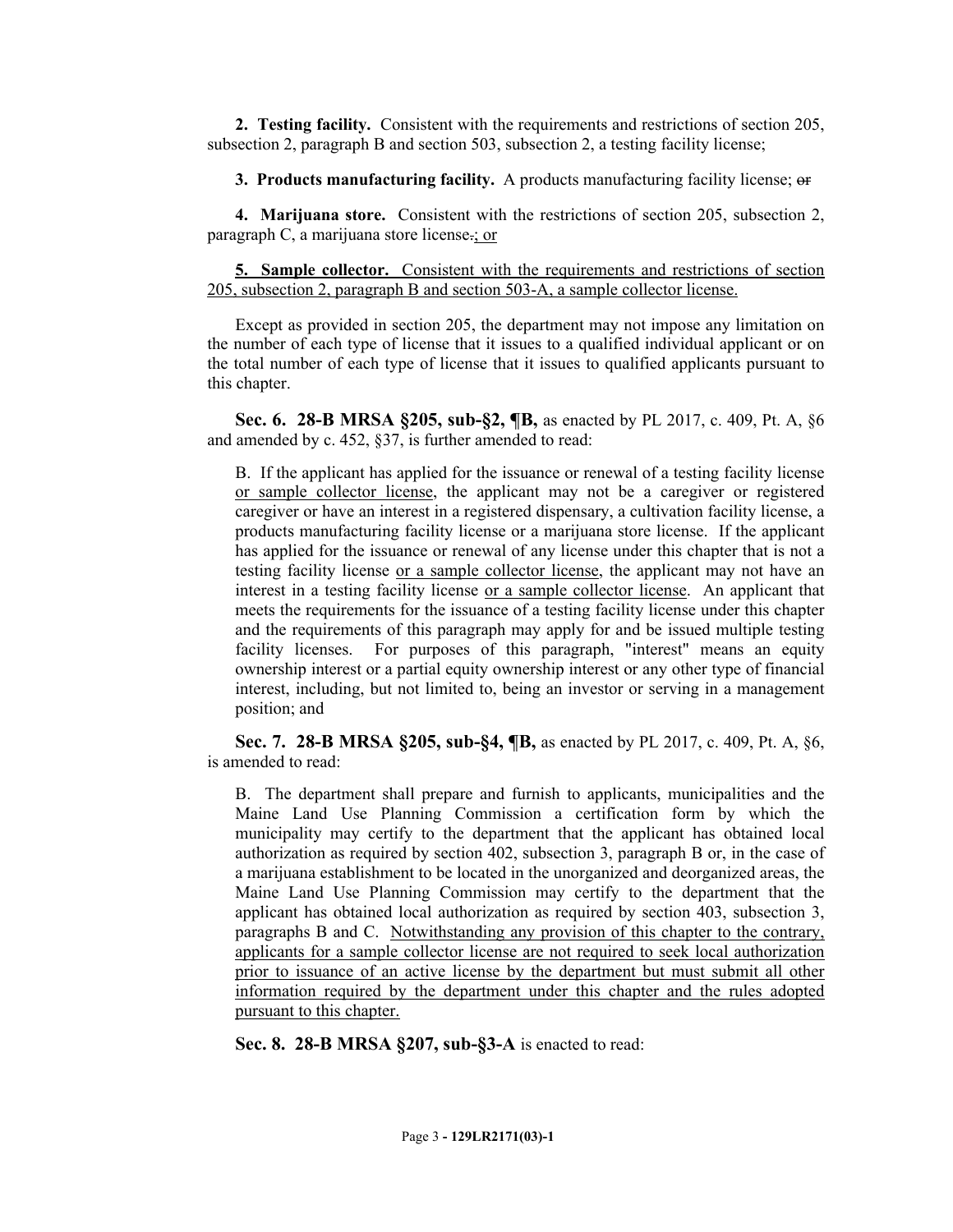**3-A. Fees for sample collectors.** For a sample collector license, the department shall require payment of an application fee of \$100 and a license fee of not more than \$250.

**Sec. 9. 28-B MRSA §209, sub-§5, ¶A,** as enacted by PL 2017, c. 409, Pt. A, §6, is amended to read:

A. The department may not issue an active license to a licensee seeking renewal of a license until the licensee obtains local authorization as required by section 402, subsection 3, paragraph B or, in the case of a marijuana establishment located in the unorganized and deorganized areas, as required by section 403, subsection 3, paragraphs B and C, pays the applicable license fee required under section 207 and meets all other applicable requirements for the issuance of an active license under section 205, subsection 4. Notwithstanding any provision of this chapter to the contrary, a sample collector licensee is not required to seek local authorization as a condition for renewal of that license by the department but must submit all other information required by the department under this chapter and the rules adopted pursuant to this chapter.

**Sec. 10. 28-B MRSA §401, last ¶,** as enacted by PL 2017, c. 409, Pt. A, §6, is amended to read:

Notwithstanding any other provision of law to the contrary, a municipal ordinance regulating marijuana establishments within the municipality adopted pursuant to this subchapter is not subject to the requirements or limitations of Title 7, chapter 6 or 8-F. Nothing in this subchapter may be construed to require an applicant for a sample collector license or a sample collector licensee to seek local authorization prior to the issuance or renewal of an active license.

**Sec. 11. 28-B MRSA §503, sub-§3,** as enacted by PL 2017, c. 409, Pt. A, §6, is amended to read:

**3. Compliance with testing protocols, standards and criteria.** A testing facility shall follow all testing protocols, standards and criteria adopted by rule by the department for the testing of different forms of marijuana and marijuana products; determining batch size; sampling; testing validity; and approval and disapproval of tested marijuana and marijuana products. A testing facility may use a sample collector for the collection of samples for mandatory testing as long as the testing facility's operating plan and standard operating procedures indicate the use of a sample collector for that purpose.

**Sec. 12. 28-B MRSA §503, sub-§8,** as enacted by PL 2017, c. 409, Pt. A, §6 and amended by c. 452, §37, is further amended to read:

**8. Independence of testing facility interest.** A person with an interest in a testing facility may not be a caregiver or a registered caregiver or have an interest in a registered dispensary, a marijuana store license, a cultivation facility license or a products manufacturing facility license, but may hold or have an interest in multiple testing facility or sample collector licenses. A person who is a caregiver or a registered caregiver or who has an interest in a registered dispensary, a marijuana store license, a cultivation facility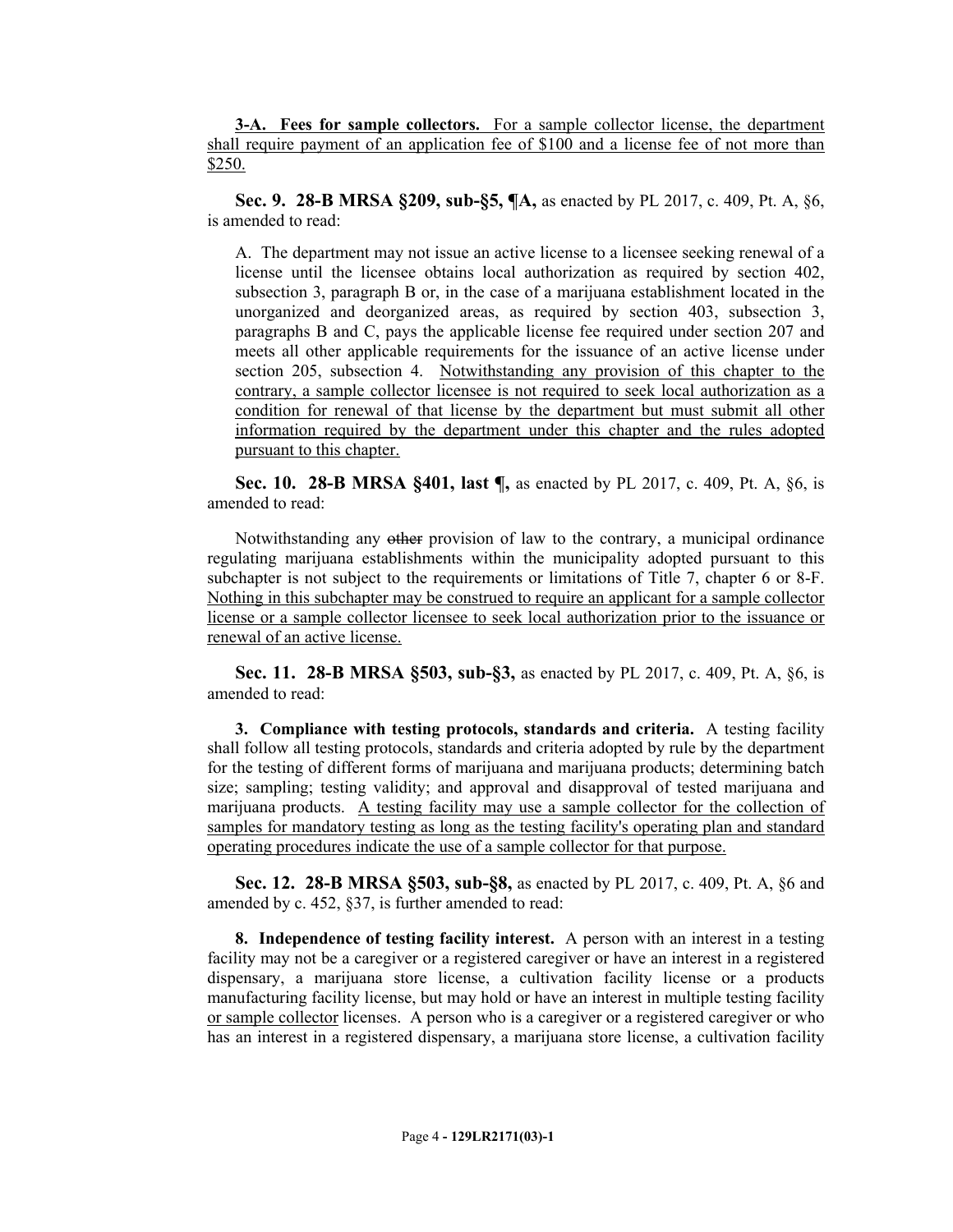license or a products manufacturing facility license may not have an interest in a testing facility or sample collector license. As used in this subsection, "interest" has the same meaning as in section 205, subsection 2, paragraph B.

**Sec. 13. 28-B MRSA §503-A** is enacted to read:

# **§503-A. Operation of sample collectors**

A sample collector shall operate in accordance with the provisions of this section and the rules adopted pursuant to this chapter.

**1. Authorized operation.** A sample collector is authorized to collect samples of marijuana and marijuana products from a marijuana establishment for mandatory and other testing by a testing facility and to transport and deliver those samples to the testing facility for those purposes. A sample collector may operate as an independent contractor or employee of a testing facility or as an employee of a business entity that employs 2 or more sample collectors and that is not a cultivation facility, a products manufacturing facility, a marijuana store, a registered caregiver, a registered dispensary or a manufacturing facility as defined in Title 22, section 2422, subsection 4-R.

**2. Compliance with sampling protocols, standards and criteria.** A sample collector shall follow all sampling protocols, standards and criteria adopted by rule or otherwise approved by the department for the sampling of different forms of marijuana and marijuana products.

**3. Record keeping.** A sample collector shall maintain records of all business transactions in accordance with the record-keeping requirements of section 511 and section 602, subsections 2 and 3.

**4. Disposal of marijuana and marijuana products.** A sample collector shall dispose of or destroy used, unused and waste marijuana and marijuana products in accordance with rules adopted by the department.

**5. Independence of sample collector interest.** A person with an interest in a sample collector license may not be a caregiver or a registered caregiver or have an interest in a registered dispensary, a marijuana store license, a cultivation facility license or a products manufacturing facility license but may hold or have an interest in a business entity that employs 2 or more sample collectors, in a testing facility license or in multiple testing facility licenses. A person who is a caregiver or a registered caregiver or who has an interest in a registered dispensary, a marijuana store license, a cultivation facility license or a products manufacturing facility license may not have an interest in a sample collector license. As used in this subsection, "interest" has the same meaning as in section 205, subsection 2, paragraph B.

**6. Tracking.** In accordance with the requirements of section 105, a sample collector shall track all adult use marijuana and adult use marijuana products it collects from a licensee for testing purposes from the point at which the marijuana or marijuana products are collected from a licensee to the point at which the marijuana or marijuana products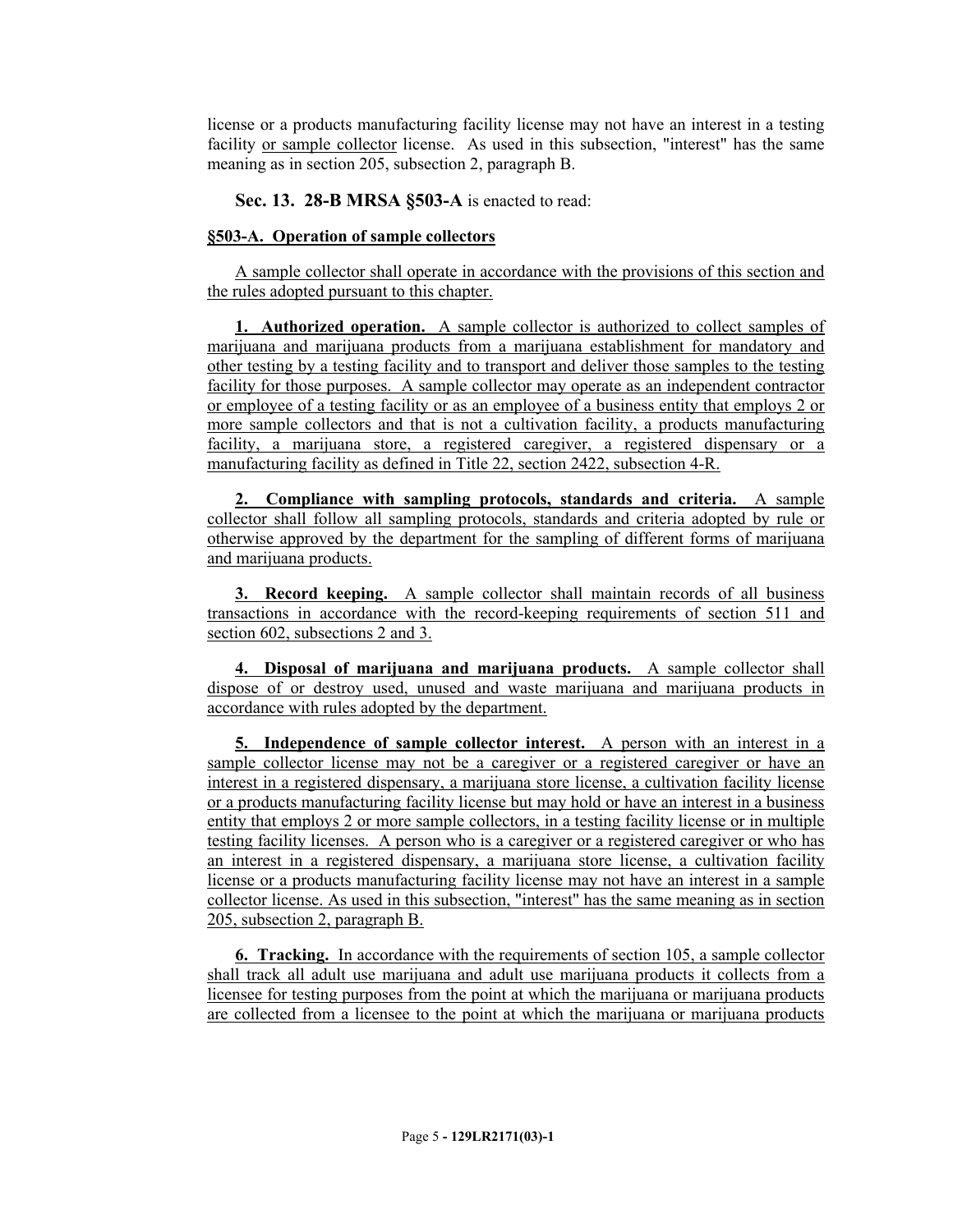are delivered to a testing facility or the marijuana or marijuana products are disposed of or destroyed.

**7. Rules.** The department shall adopt rules regarding the licensing and operation of sample collectors pursuant to this chapter, including, but not limited to, rules establishing licensing requirements, acceptable sample collection methods, sample collector record keeping, documentation and business practices, and standards for the disposal of used, unused and waste marijuana and marijuana products. Rules adopted pursuant to this subsection are routine technical rules as defined in Title 5, chapter 375, subchapter 2-A.

**Sec. 14. 28-B MRSA §604,** as enacted by PL 2017, c. 409, Pt. A, §6, is amended to read:

### **§604. Sampling Sample collection for testing**

If Except as provided in section 604-A, if a test to be performed by a testing facility is a mandatory test under section 602, an employee or designee of the testing facility or a sample collector must perform the sampling collect the sample required for the test. If a test to be performed by a testing facility is not a mandatory test, the owner of the marijuana or marijuana product, or a designee of the owner, may perform the sampling collect the sample required for the test.

**Sec. 15. 28-B MRSA §604-A** is enacted to read:

## **§604-A. Sample collecting for mandatory testing by licensee**

**1. Sample collecting by licensee authorized; rules.** Notwithstanding any provision of this chapter to the contrary, a cultivation facility licensee, products manufacturing facility licensee or marijuana store licensee, or an employee of such licensee, may collect samples of the licensee's adult use marijuana or adult use marijuana products for mandatory testing under section 602 and may deliver those samples to a testing facility for testing. The department shall adopt rules regarding the collection of samples of adult use marijuana and adult use marijuana products for mandatory testing by a licensee or an employee of a licensee as authorized under this section, which must include, but are not limited to:

A. The establishment of sample collecting processes, protocols and standards, which must be complied with by the licensee and its employees in collecting samples of adult use marijuana and adult use marijuana products for testing purposes;

B. Requirements for the licensee to provide video, onsite or other demonstration of its sample collecting practices to ensure compliance with paragraph A;

C. Provisions authorizing the department to conduct audits of adult use marijuana or adult use marijuana products that were tested using samples collected by the licensee or its employees pursuant to this section, with all costs of the audits to be paid for by the licensee;

D. Requirements for the transportation, delivery and transfer of samples of adult use marijuana and adult use marijuana products collected by the licensee or an employee of the licensee to a testing facility, which must require the in-person transfer of the